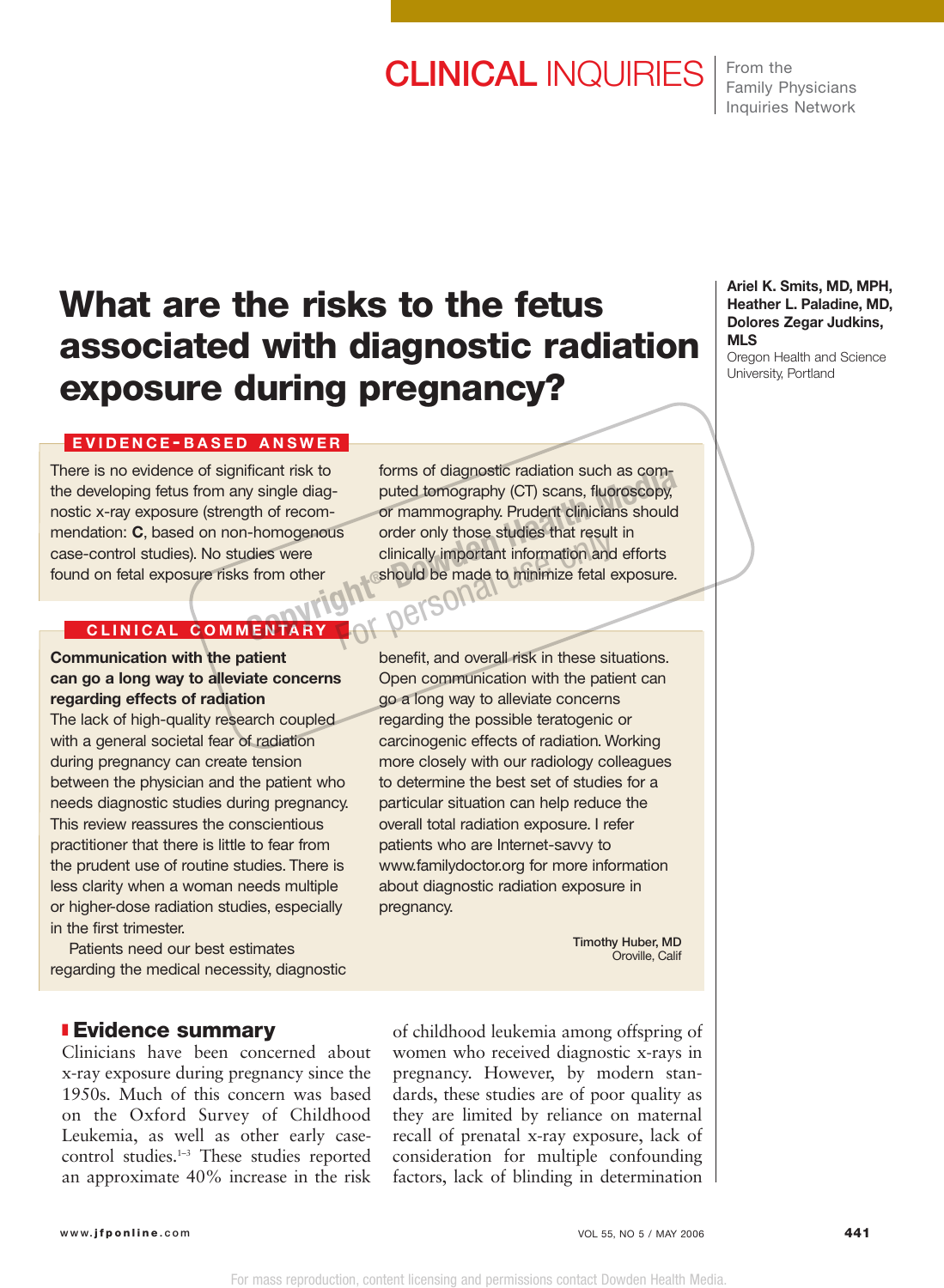## **TABLE**

## **Risk of childhood malignancy after in utero diagnostic X-ray studies**<sup>1</sup>

| <b>OUTCOME</b>                    | <b>TYPE OF STUDY</b>         | <b>ODDS RATIO [95% CI]</b>                          |
|-----------------------------------|------------------------------|-----------------------------------------------------|
| Leukemia $9-14$                   | Any x-ray<br>Pelvic x-ray    | $0.8 - 1.8$ [0.5-3.6]<br>$0.7 - 3.4$ $[0.4 - 12.9]$ |
| CNS tumor <sup>12,15</sup>        | Any x-ray<br>Abdominal x-ray | $0.78$ $[0.44 - 1.36]$<br>$1.5$ [0.5-4.2]           |
| Any cancer <sup>12,13,16,17</sup> | Any x-ray<br>Abdominal x-ray | $0.92 - 1.2$ [0.47-2.4]<br>$1.4$ [0.8-2.5]          |

of exposure and outcome status, limitations in selection of both cases and controls, and other significant methodological flaws.

Modern, well-designed studies have failed to replicate the association between in utero radiation and childhood malignancies found in the early studies. We found 1 good-quality and 5 fair-quality case-control studies examining the association between in utero x-ray exposure and childhood leukemia, as well as 6 fairquality case-control studies examining the association with other childhood malignancies. These studies found no significant association between in utero exposure to any x-ray in general, or to abdominal or pelvic x-rays and development of subsequent childhood leukemia, central nervous system tumors or other malignancies (**TABLE**).

No meta-analyses, randomized controlled trials, cohort studies or good- or fair-quality case-control studies were found examining in utero x-rays and decreased head circumference, congenital malformations, spontaneous abortion, low birth weight, or developmental problems. One recent, fair-quality case-control study found an association between prenatal dental x-rays and low birth weight (odds ratio [OR]=1.8 [95% confidence interval, 1.09–1.36]) for radiation exposures above 0.4 Gy.4 However, this study has been criticized for several reasons, including lack of biological plausibility and failure to control for dental disease.<sup>5</sup>

There does not appear to be an increased risk of adverse pregnancy outcomes with prenatal endoscopic retrograde cholangiopancreaticogram (ERCP), though this conclusion is based on 2 incomplete case series reports with no follow-up of the infants after delivery.6,7 No good- or fairquality studies were found examining the association between other diagnostic radiation exposures (CT scan, mammography, positron emission tomography scan, dualenergy x-ray absorptiometry [DEXA]) with adverse pregnancy outcomes.

### **Recommendations from others**

The American College of Obstetricians and Gynecologists recommends that women be counseled that x-ray exposure from a single diagnostic procedure does not result in harmful fetal effects. Concern about possible effects of ionizing radiation exposure should not prevent medically indicated diagnostic x-ray procedures from being performed on a pregnant woman.<sup>8</sup>

#### **REFERENCES**

- 1. Fattibene P, Mazzei F, Nuccetelli C, Risica S. Prenatal exposure to ionizing radiation: sources, effects and regulatory aspects. *Acta Paediatr* 1999; 88:693–702.
- 2. Bross ID, Natarajan N. Risk of leukemia in susceptible children exposed to preconception, in utero and postnatal radiation. *Prev Med* 1974; 3:361–369.
- 3. Stewart A, Webb J, Hewitt D. A survey of childhood malignancies. *BMJ* 1958; 1:1495–1508.
- 4. Hujoel PP, Bollen AM, Noonan CJ, del Aguila MA. Antepartum dental radiography and infant low birth weight. *JAMA* 2004; 291:1987–1993.
- 5. Brent RL. Commentary on JAMA article by Hujoel et al. *Health Phys* 2005; 88:379–381.
- 6. Kahaleh M, Hartwell GD, Arseneau KO, et al. Safety and efficacy of ERCP in pregnancy. *Gastrointest Endosc* 2004; 60:287–292.
- 7. Tham TC, Vandervoort J, Wong RC, et al. Safety of ERCP during pregnancy [see comment]. *Am J Gastroenterol* 2003; 98:308–311.
- 8. ACOG Bulletins. ACOG Committee Opinion No. 299: Guidelines for diagnostic imaging during pregnancy. *Obstet Gynecol* 2004; 104:647–651.
- 9. Roman E, Ansell G, Bull D. Leukaemia and non-Hodgkin's lymphoma in children and young adults: are prenatal and neonatal factors important determinants of disease? *Br J Cancer* 1997; 76:406–415.
- 10. Shu XO, Potter JD, Linet MS, et al. Diagnostic X-rays and ultrasound exposure and risk of childhood acute lymphoblastic leukemia by immunophenotype. *Cancer Epidemiol Biomarkers Prev* 2002; 11:177–185.
- 11. McKinney PA, Cartwright RA, Saiu JM, et al. The interregional epidemiological study of childhood cancer

#### CONTINUED ON PAGE 444

## **FAST** TRACK

**Modern studies have failed to replicate earlier studies' association between in utero radiation and childhood malignancy**